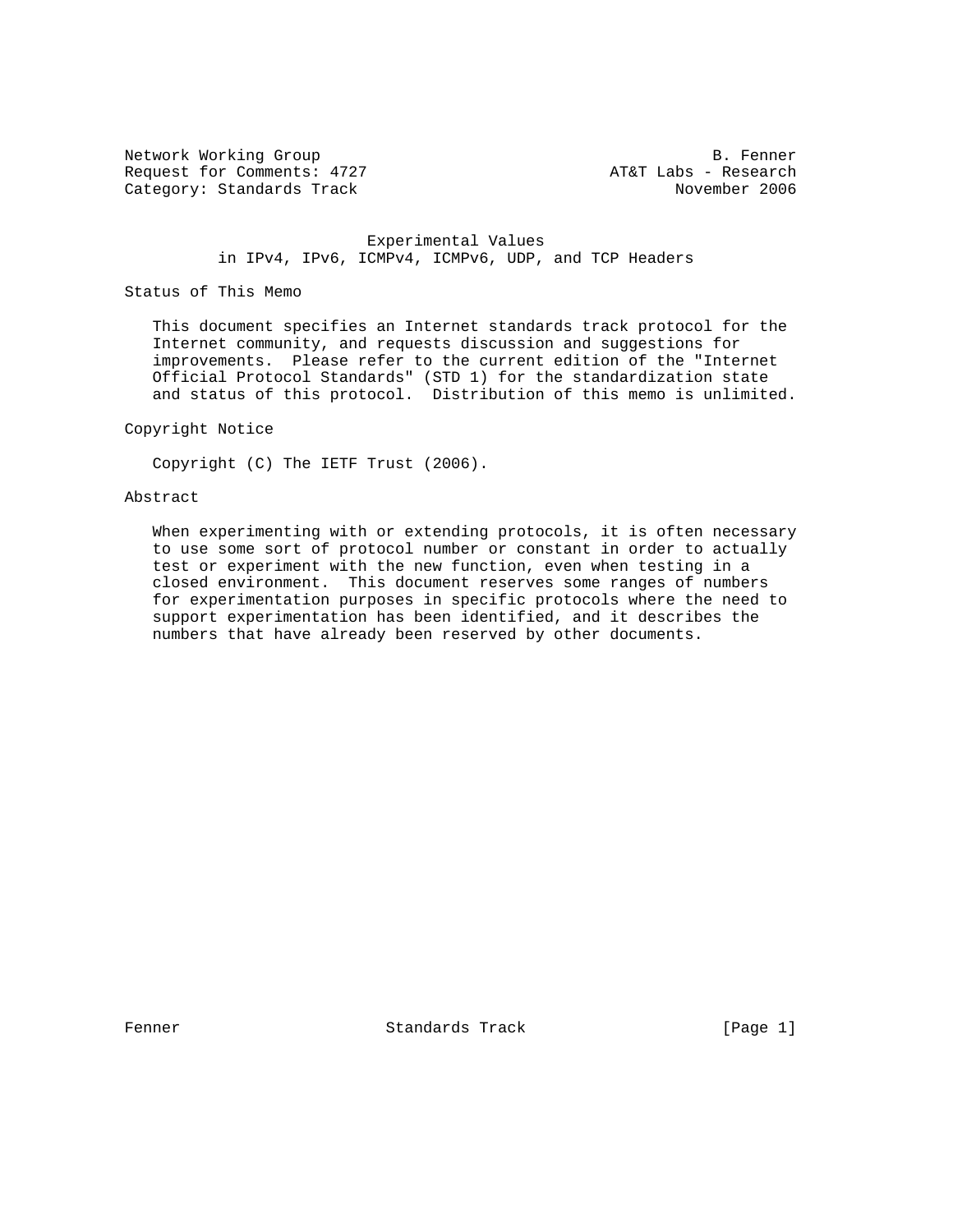1. Introduction

 [RFC3692] recommends assigning option numbers for experiments and testing. This document documents several such assignments for the number spaces whose IANA considerations are documented in [RFC2780]. This document generally follows the form of [RFC2780].

 When using these values, carefully consider the advice in Sections 1 and 1.1 of [RFC3692]. It is not appropriate to simply select one of these values and hard code it into a system.

 Note: while [RFC3692] says that it may not be necessary to allocate values for UDP and TCP ports, Sections 6 and 7.1 explicitly reserve ports for this purpose to avoid any possible conflict.

2. Fields in the IPv4 Header

 The IPv4 header [RFC0791] contains the following fields that carry values assigned by the IANA: Version, Type of Service, Protocol, Source Address, Destination Address, and Option Type.

2.1. IP Version Field in the IPv4 Header

The Version field in IPv4 packets is always 4.

2.2. IPv4 Type of Service Field

 [RFC2474] defines Pool 2 (all code points xxxx11, where 'x' refers to either '0' or '1') as Experimental/Local Use, so no additional code points should be needed. The Explicit Congestion Notification (ECN) field [RFC3168] has no free code points to assign.

2.3. IPv4 Protocol Field

 [RFC3692] allocates two experimental code points (253 and 254) for the IPv4 Protocol field.

2.4. IPv4 Source and Destination Addresses

2.4.1. IPv4 Unicast

 No experimental IPv4 addresses are defined. For certain experiments, the address ranges set aside for Private Internets in [RFC1918] may be useful. It is not appropriate to use other special-purpose IPv4 addresses [RFC3330] for experimentation.

Fenner **Standards Track** [Page 2]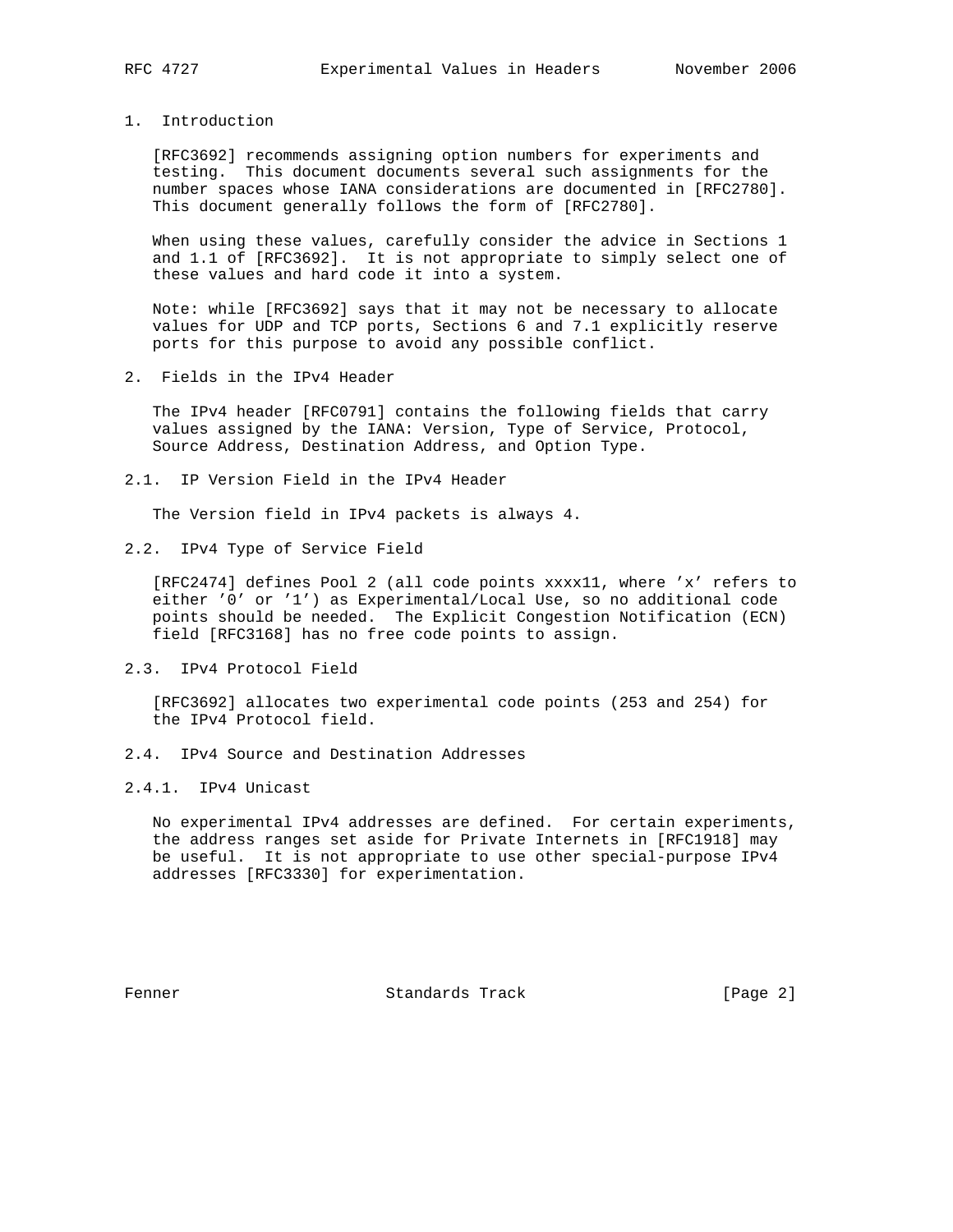At the time of this writing, some Internet Registries have policies allowing experimental assignments from number spaces that they control. Depending on the experiment, the registry, and their policy, this may be an appropriate path to pursue.

# 2.4.2. IPv4 Multicast

 The globally routable group 224.0.1.20 is set aside for experimentation. For certain experiments, the administratively scoped multicast groups defined in [RFC2365] may be useful. This document assigns a single link-local scoped group, 224.0.0.254, and a single scope-relative group, 254.

2.5. IPv4 Option Type Field

 This document assigns a single option number, with all defined values of the "copy" and "class" fields, resulting in four distinct option type codes. See Section 8 for the assigned values.

3. Fields in the IPv6 Header

 The IPv6 header [RFC2460] contains the following fields that carry values assigned from IANA-managed name spaces: Version, Traffic Class, Next Header, Source and Destination Address. In addition, the IPv6 Hop-by-Hop Options and Destination Options extension headers include an Option Type field with values assigned from an IANA managed name space. The IPv6 Routing Header contains a Type field for which there is not currently an explicit IANA assignment policy.

3.1. IP Version Field in the IPv6 Header

The Version field in IPv6 packets is always 6.

3.2. IPv6 Traffic Class Field

 [RFC2474] defines Pool 2 (all code points xxxx11, where 'x' refers to either '0' or '1') as Experimental/Local Use, so no additional code points should be needed. The ECN field [RFC3168] has no free code points to assign.

3.3. IPv6 Next Header Field

 [RFC3692] allocates two experimental code points (253 and 254) for the IPv6 Next Header field.

Fenner Standards Track [Page 3]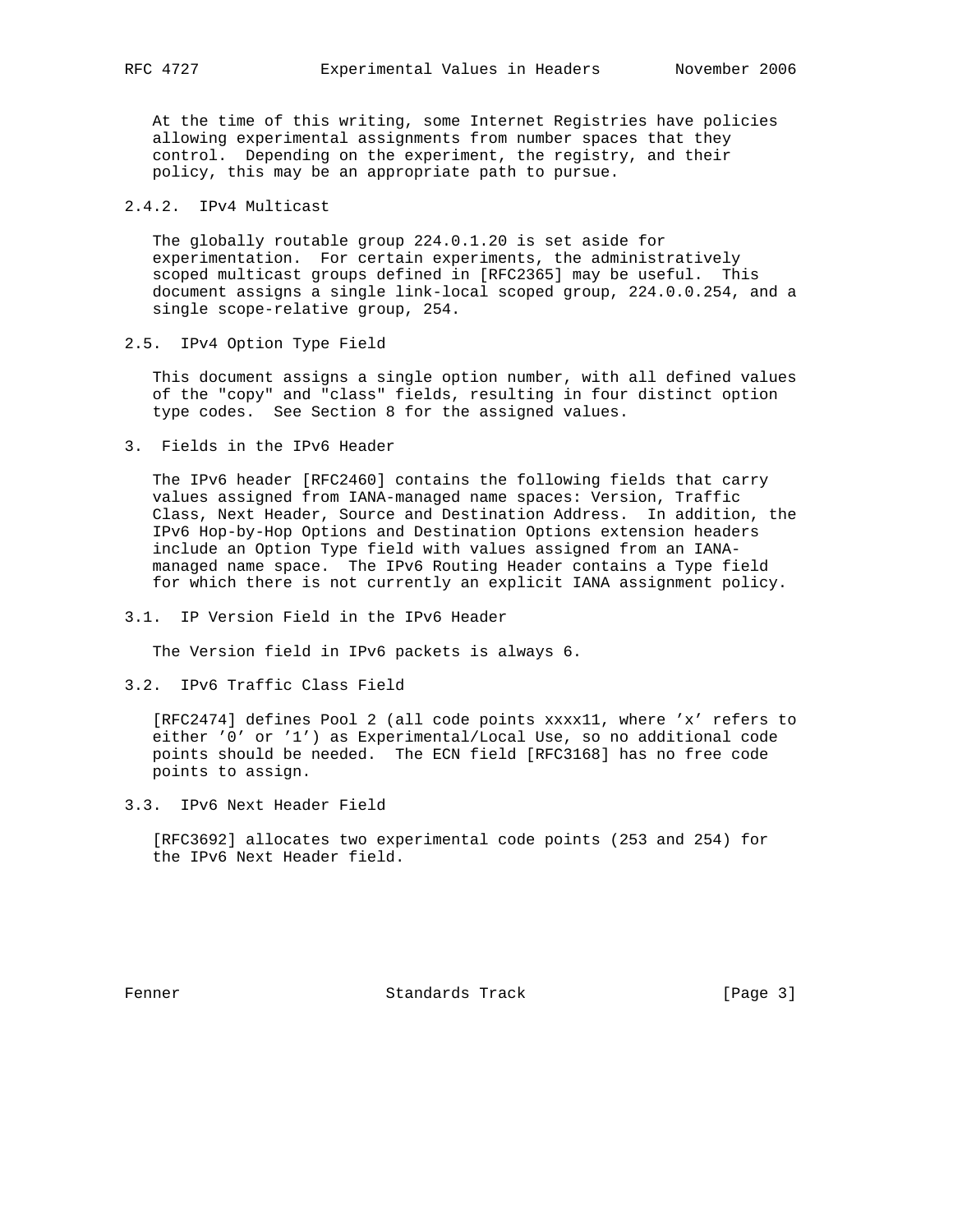# 3.4. IPv6 Source and Destination Addresses

3.4.1. IPv6 Unicast Addresses

 [RFC2928] defines a set of IPv6 addresses for testing and experimental usage:

The block of Sub-TLA IDs assigned to the IANA (i.e., 2001:0000::/29 - 2001:01F8::/29) is for assignment for testing and experimental usage to support activities such as the 6bone, and for new approaches like exchanges.

 However, at this writing, there are no RFC3692-style experimental IPv6 addresses assigned. [HUSTON05] creates an IANA registry that may in the future contain such assignments. For certain experiments, Unique Local Addresses [RFC4193] may be useful. It is not appropriate to use addresses in the documentation prefix [RFC3849] for experimentation.

 At the time of this writing, some Internet Registries have policies allowing experimental assignments from number spaces that they control. Depending on the experiment, the registry, and their policy, this may be an appropriate path to pursue.

3.4.2. IPv6 Multicast Addresses

 The group FF0X::114 is set aside for experimentation at all scope levels. Smaller scopes may be particularly useful for experimentation, since they are defined not to leak out of a given defined boundary, which can be set to be the boundary of the experiment. For certain experiments, other multicast addresses with the T (non-permanently-assigned or "transient" address) bit [RFC4291] set may be useful.

3.5. IPv6 Hop-by-Hop and Destination Option Fields

 This document assigns a single option type, with all possible values of the "act" and "chg" fields, resulting in eight distinct option type codes. See Section 8 for the assigned values.

3.6. IPv6 Routing Header Routing Type

 This document assigns two values for the Routing Type field in the IPv6 Routing Header, 253 and 254.

Fenner Standards Track (Page 4)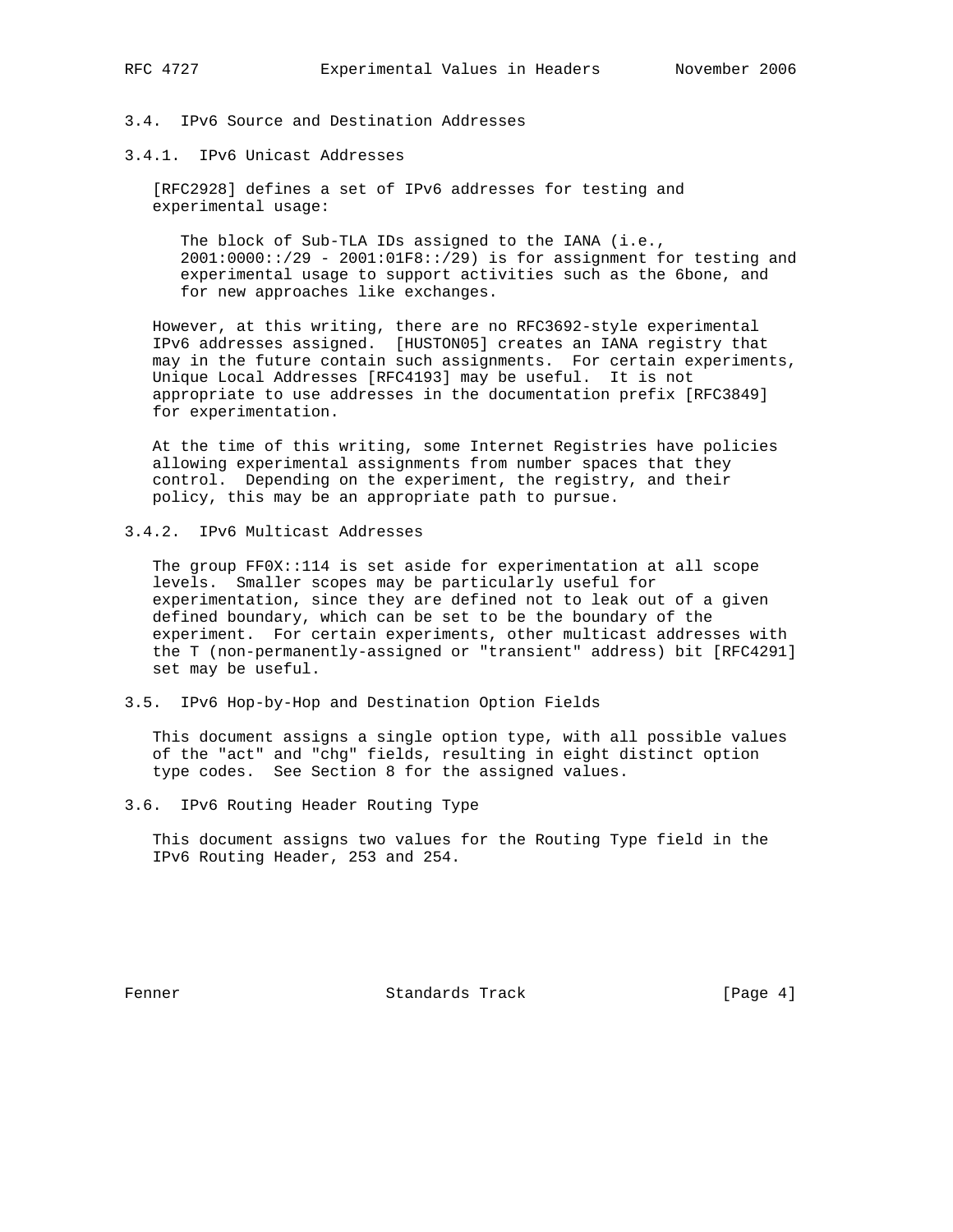4. Fields in the IPv4 ICMP Header

 This document assigns two ICMPv4 type numbers, 253 and 254. ICMPv4 code values are allocated per type, so it's not feasible to assign experimental values in this document.

5. Fields in the IPv6 ICMP Header

 [RFC4443] includes experimental ICMPv6 type values for Informational (200, 201) and Error (100, 101) message types. ICMPv6 code values are allocated per type, so it's not feasible to assign experimental values in this document.

5.1. IPv6 Neighbor Discovery Fields

 The IPv6 Neighbor Discovery header [RFC2461] contains the following fields that carry values assigned from IANA-managed name spaces: Type, Code, and Option Type.

5.1.1. IPv6 Neighbor Discovery Type

 The Neighbor Discovery Type field is the same as the ICMPv6 Type field. See Section 5 for those code points.

5.1.2. IPv6 Neighbor Discovery Code

 The ICMPv6 Code field is not used in IPv6 Neighbor Discovery, so no experimental code points are necessary.

5.1.3. IPv6 Neighbor Discovery Option Type

 This document assigns two IPv6 Neighbor Discovery Option Types, 253 and 254.

6. Fields in the UDP Header

 Two system ports, 1021 and 1022, have been reserved for experimentation for UDP and TCP.

Fenner Standards Track (Page 5)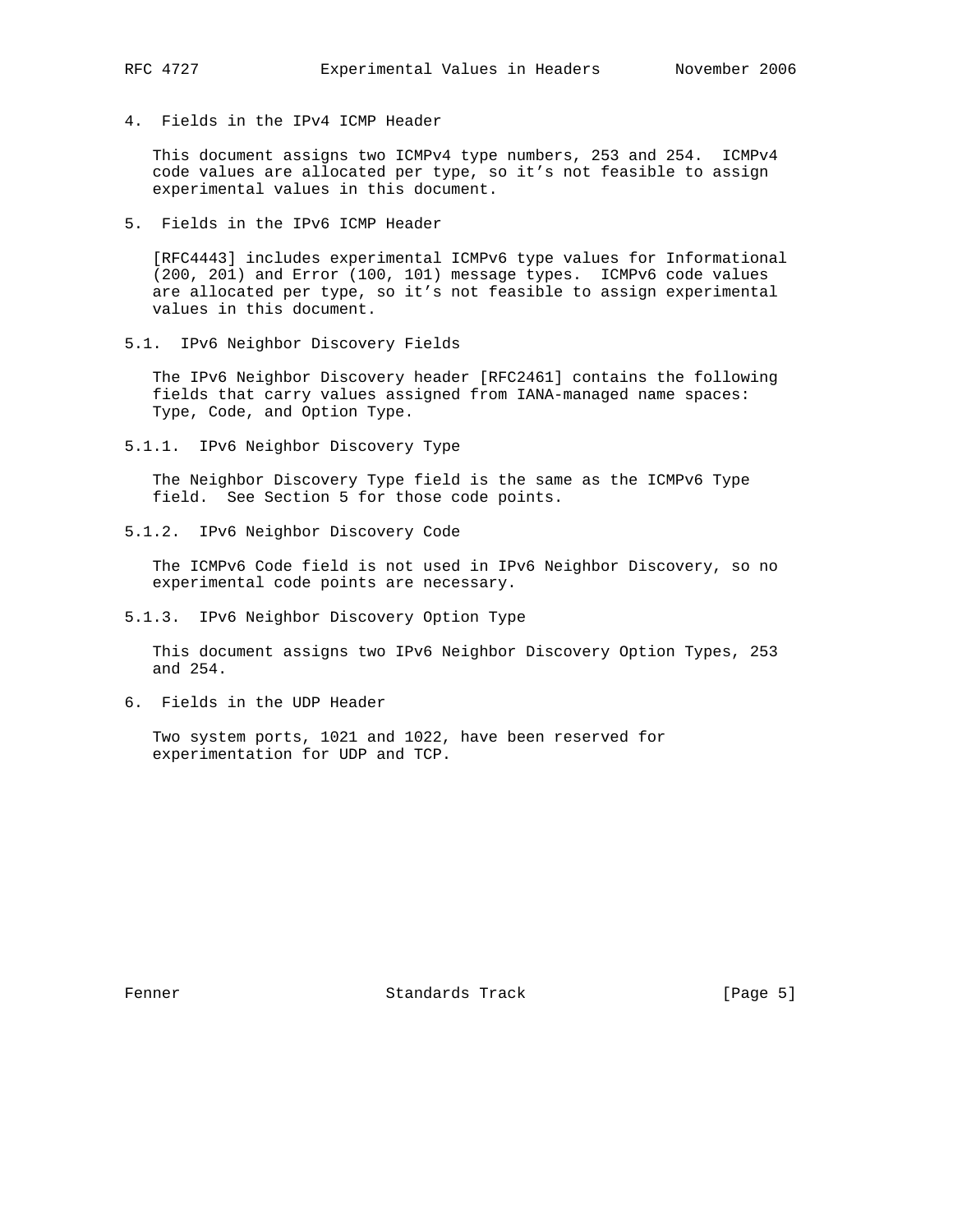- 7. Fields in the TCP Header
- 7.1. TCP Source and Destination Port Fields

 Two system ports, 1021 and 1022, have been reserved for experimentation for UDP and TCP.

7.2. Reserved Bits in TCP Header

 There are not enough reserved bits to allocate any for experimentation.

7.3. TCP Option Kind Field

 Two TCP options, 253 and 254, have been reserved for experimentation with TCP Options.

8. IANA Considerations

The new assignments are summarized below.

 IPv4 Multicast Addresses (multicast-addresses (224.0.0/24) Local Network Control Block section) (Section 2.4.2)

 Group Address Name ------------- ---------------------------- 224.0.0.254 RFC3692-style Experiment (\*)

 IPv4 Multicast Addresses (multicast-addresses relative addresses section) (Section 2.4.2)

 Relative Description -------- ---------------------------- 254 RFC3692-style Experiment (\*)

IPv4 Option Numbers (ip-parameters initial section) (Section 2.5)

 Copy Class Number Value ---- ----- ------ ----- 0 0 30 30 0 2 30 94 1 0 30 158 1 2 30 222

Fenner 6 (Page 6) Standards Track (Page 6)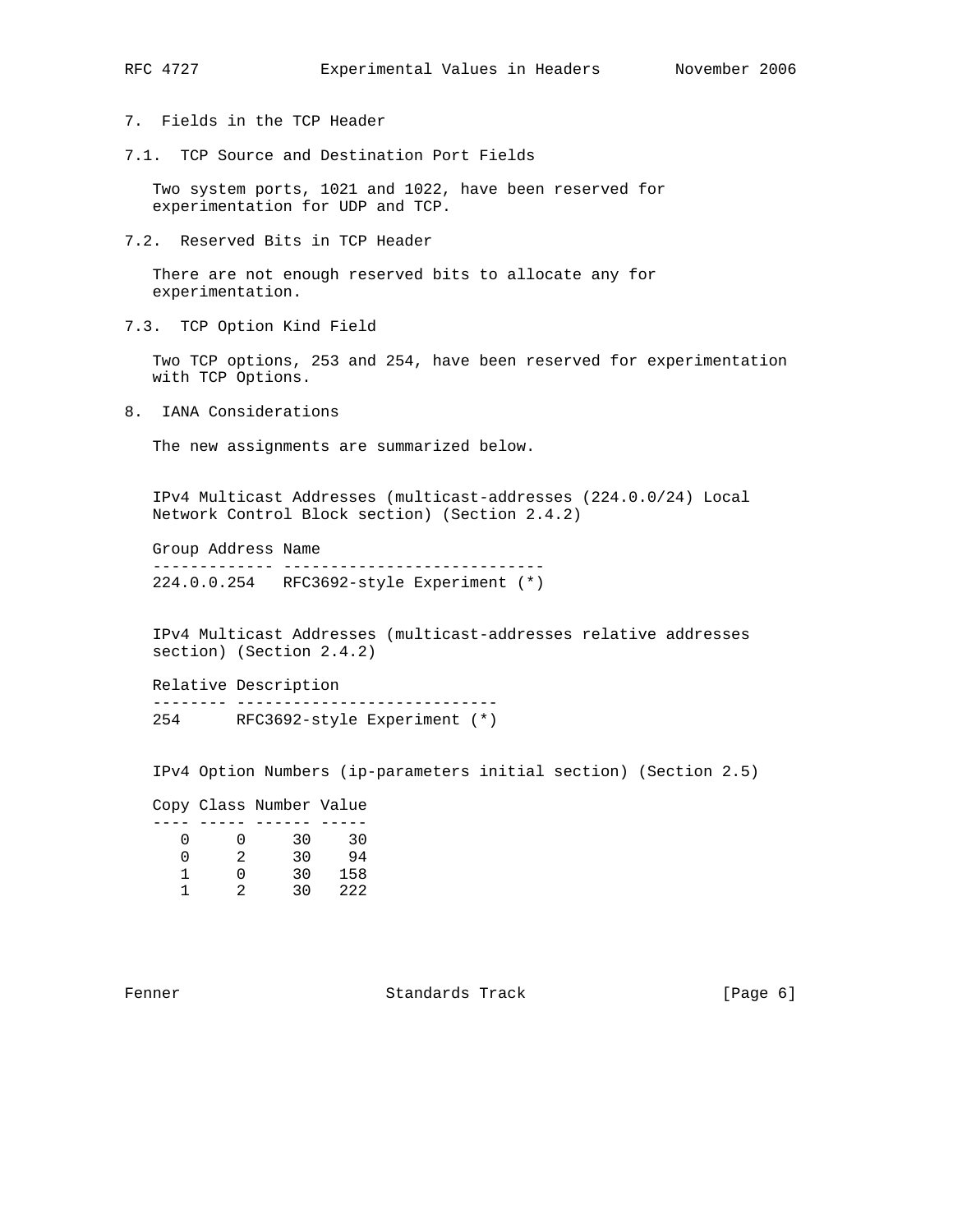IPv6 Option Types (ipv6-parameters Section 5.b.) (Section 3.5)

| HEX  | act | chq | rest  |
|------|-----|-----|-------|
|      |     |     |       |
| 0x1e | 00  |     | 11110 |
| 0x3e | 00  | 1   | 11110 |
| 0x5e | 01  | U   | 11110 |
| 0x7e | 01  | 1   | 11110 |
| 0x9e | 10  | O   | 11110 |
| 0xbe | 10  | 1   | 11110 |
| 0xde | 11  |     | 11110 |
| 0xfe | 11  |     | 11110 |

 IPv6 Neighbor Discovery Option Formats (icmpv6-parameters) (Section 5.1.3)

Type Description

```
 ---- ------------------------------
253 RFC3692-style Experiment 1 (*)
254 RFC3692-style Experiment 2 (*)
```
 IPv6 Routing Header Routing Types (ipv6-parameters Section 5.c.) (Section 3.6)

Type Description

 ---- ------------------------------ 253 RFC3692-style Experiment 1 (\*) 254 RFC3692-style Experiment 2 (\*)

ICMPv4 Type Numbers (icmp-parameters) (Section 4)

 Type Name ---- ------------------------------

```
 253 RFC3692-style Experiment 1 (*)
254 RFC3692-style Experiment 2 (*)
```
System Port Numbers (port-numbers) (Sections 6 and 7.1)

 Keyword Decimal Description ------- -------- ----------------------------- exp1 1021/udp RFC3692-style Experiment 1 (\*) exp1 1021/tcp RFC3692-style Experiment 1 (\*) exp2 1022/udp RFC3692-style Experiment 2 (\*) exp2 1022/tcp RFC3692-style Experiment 2 (\*)

Fenner **Standards Track** [Page 7]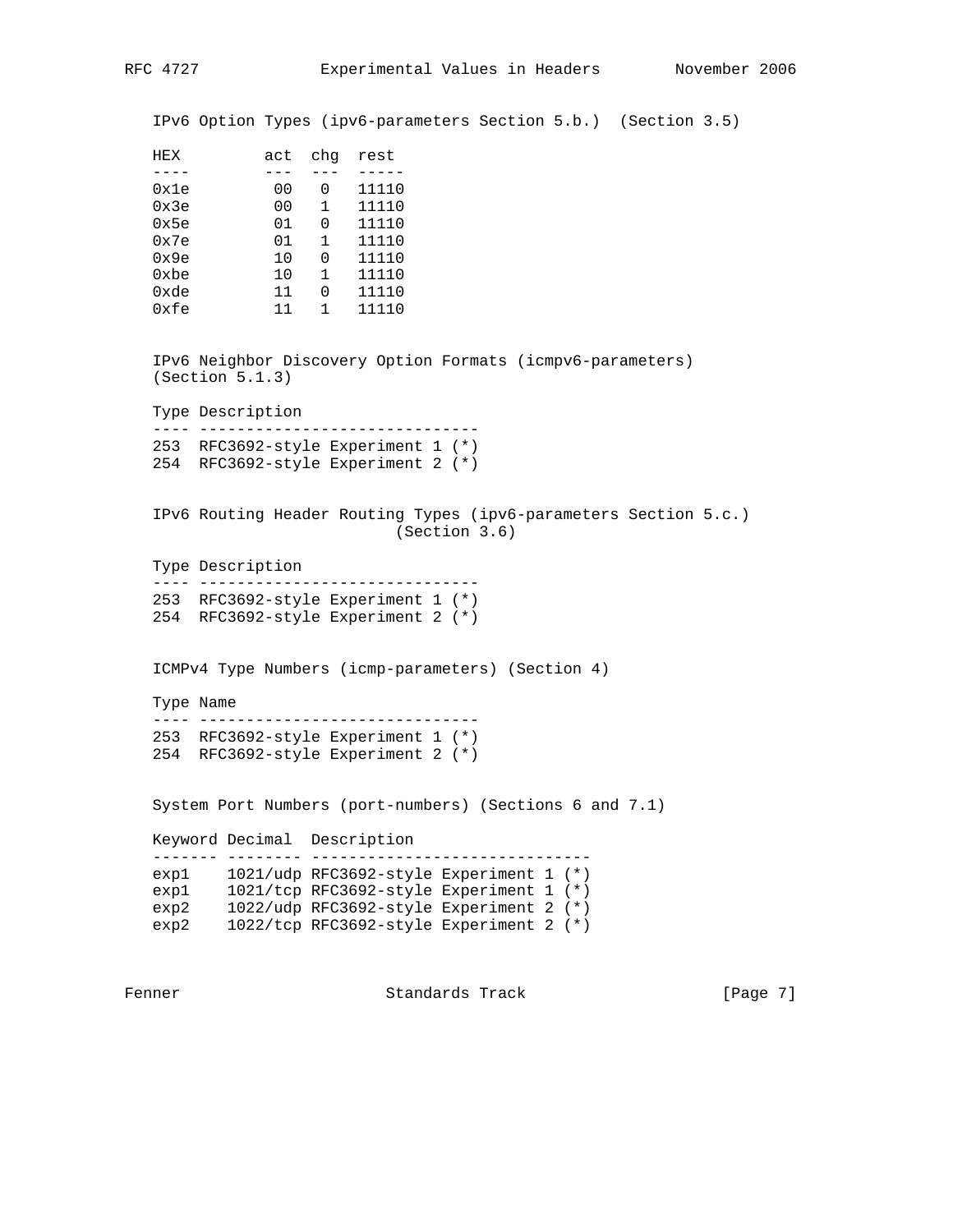TCP Option Numbers (tcp-parameters) (Section 7.3)

Kind Length Meaning

 ---- ------ ------------------------------ 253 N RFC3692-style Experiment 1 (\*) 254 N RFC3692-style Experiment 2 (\*)

Each of these registrations is accompanied by the following footnote:

- (\*) It is only appropriate to use these values in explicitly configured experiments; they MUST NOT be shipped as defaults in implementations. See RFC 3692 for details.
- 9. Security Considerations

 Production networks do not necessarily support the use of experimental code points in IP headers. The network scope of support for experimental values should carefully be evaluated before deploying any experiment across extended network domains, such as the public Internet. The potential to disrupt the stable operation of the network hosting the experiment through the use of unsupported experimental code points is a serious consideration when planning an experiment using such code points.

 Security analyzers such as firewalls and network intrusion detection monitors often rely on unambiguous interpretations of the fields described in this memo. As new values for the fields are assigned, existing security analyzers that do not understand the new values may fail, resulting in either loss of connectivity, if the analyzer declines to forward the unrecognized traffic, or in loss of security if it does forward the traffic and the new values are used as part of an attack. Assigning known values for experiments can allow such analyzers to take a known action for explicitly experimental traffic.

 Because the experimental IPv4 options defined in Section 2.5 are not included in the IPsec AH [RFC4302] calculations, it is not possible for one to authenticate their use. Experimenters ought to keep this in mind when designing their experiments. Users of the experimental IPv6 options defined in Section 3.5 can choose whether or not the option is included in the AH calculations by choosing the value of the "chg" field.

 When experimental code points are deployed within an administratively self-contained network domain, the network administrators should ensure that each code point is used consistently to avoid interference between experiments. When experimental code points are used in traffic that crosses multiple administrative domains, the

Fenner Standards Track [Page 8]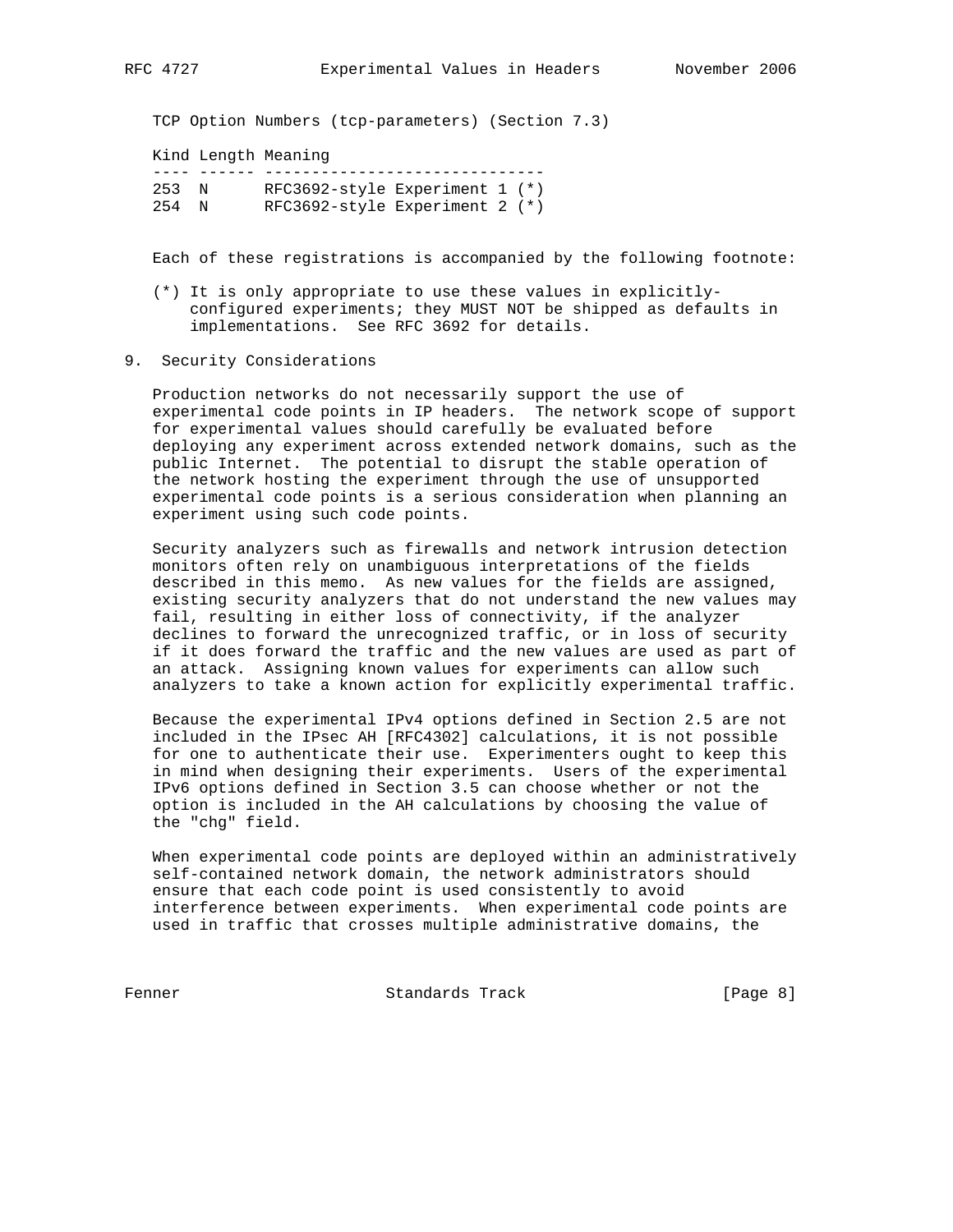experimenters should assume that there is a risk that the same code points will be used simultaneously by other experiments and thus that there is a possibility that the experiments will interfere. Particular attention should be given to security threats that such interference might create.

- 10. References
- 10.1. Normative References
	- [RFC0791] Postel, J., "Internet Protocol", STD 5, RFC 791, September 1981.
	- [RFC1918] Rekhter, Y., Moskowitz, B., Karrenberg, D., de Groot, G., and E. Lear, "Address Allocation for Private Internets", BCP 5, RFC 1918, February 1996.
	- [RFC2365] Meyer, D., "Administratively Scoped IP Multicast", BCP 23, RFC 2365, July 1998.
	- [RFC2460] Deering, S. and R. Hinden, "Internet Protocol, Version 6 (IPv6) Specification", RFC 2460, December 1998.
	- [RFC2461] Narten, T., Nordmark, E., and W. Simpson, "Neighbor Discovery for IP Version 6 (IPv6)", RFC 2461, December 1998.
	- [RFC2474] Nichols, K., Blake, S., Baker, F., and D. Black, "Definition of the Differentiated Services Field (DS Field) in the IPv4 and IPv6 Headers", RFC 2474, December 1998.
	- [RFC2780] Bradner, S. and V. Paxson, "IANA Allocation Guidelines For Values In the Internet Protocol and Related Headers", BCP 37, RFC 2780, March 2000.
	- [RFC2928] Hinden, R., Deering, S., Fink, R., and T. Hain, "Initial IPv6 Sub-TLA ID Assignments", RFC 2928, September 2000.
	- [RFC3168] Ramakrishnan, K., Floyd, S., and D. Black, "The Addition of Explicit Congestion Notification (ECN) to IP", RFC 3168, September 2001.
	- [RFC3330] IANA, "Special-Use IPv4 Addresses", RFC 3330, September 2002.
	- [RFC3692] Narten, T., "Assigning Experimental and Testing Numbers Considered Useful", BCP 82, RFC 3692, January 2004.

Fenner Standards Track [Page 9]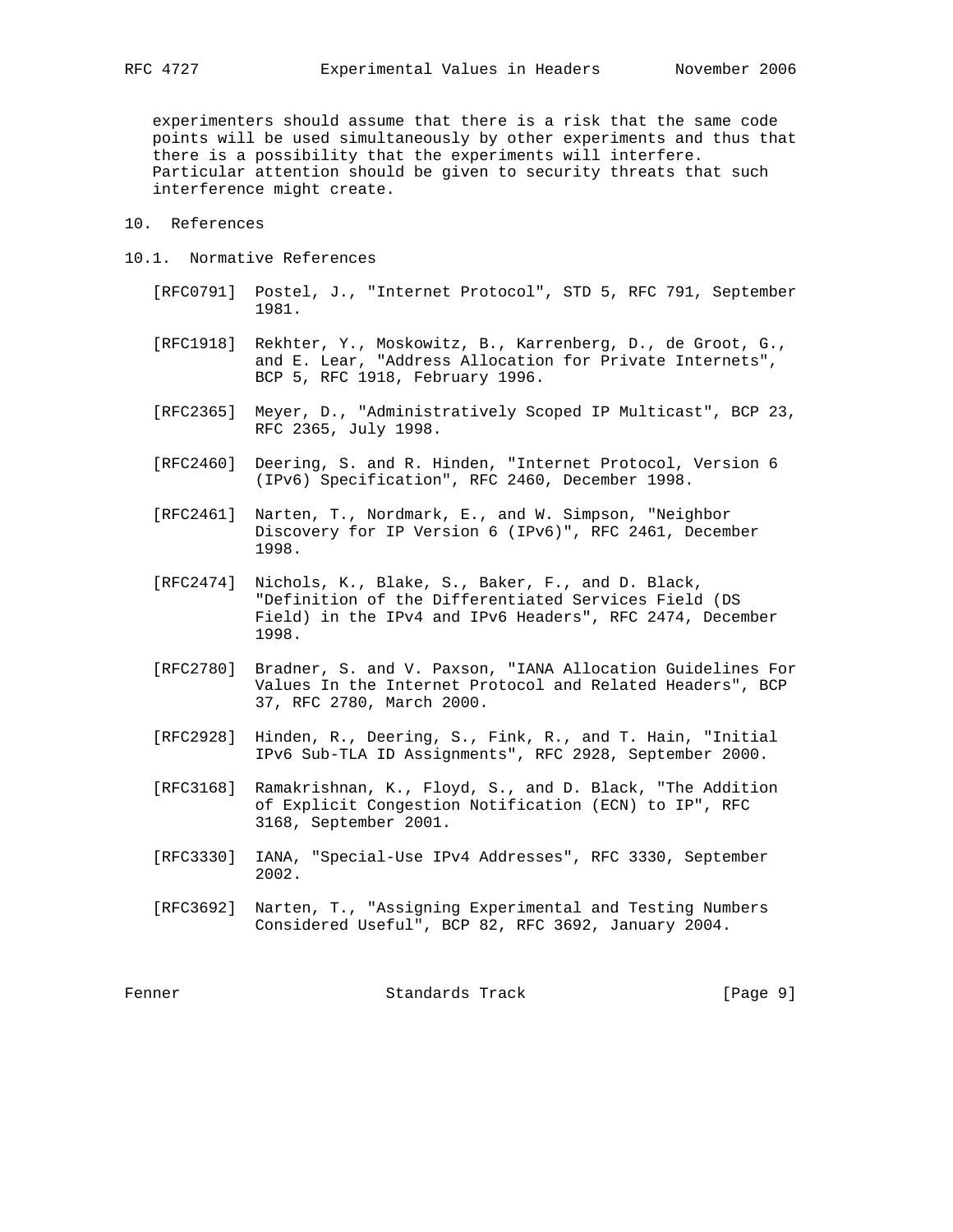- [RFC3849] Huston, G., Lord, A., and P. Smith, "IPv6 Address Prefix Reserved for Documentation", RFC 3849, July 2004.
- [RFC4193] Hinden, R. and B. Haberman, "Unique Local IPv6 Unicast Addresses", RFC 4193, October 2005.
- [RFC4291] Hinden, R. and S. Deering, "IP Version 6 Addressing Architecture", RFC 4291, February 2006.
- [RFC4302] Kent, S., "IP Authentication Header", RFC 4302, December 2005.
- [RFC4443] Conta, A., Deering, S., and M. Gupta, "Internet Control Message Protocol (ICMPv6) for the Internet Protocol Version 6 (IPv6) Specification", RFC 4443, March 2006.
- 10.2. Informative References
	- [HUSTON05] Huston, G., "Administration of the IANA Special Purpose Address Block", Work in Progress, December 2005.

Author's Address

 Bill Fenner AT&T Labs - Research 75 Willow Rd Menlo Park, CA 94025 USA Phone: +1 650 330-7893 EMail: fenner@research.att.com

Fenner 1986 Standards Track 1986 [Page 10]